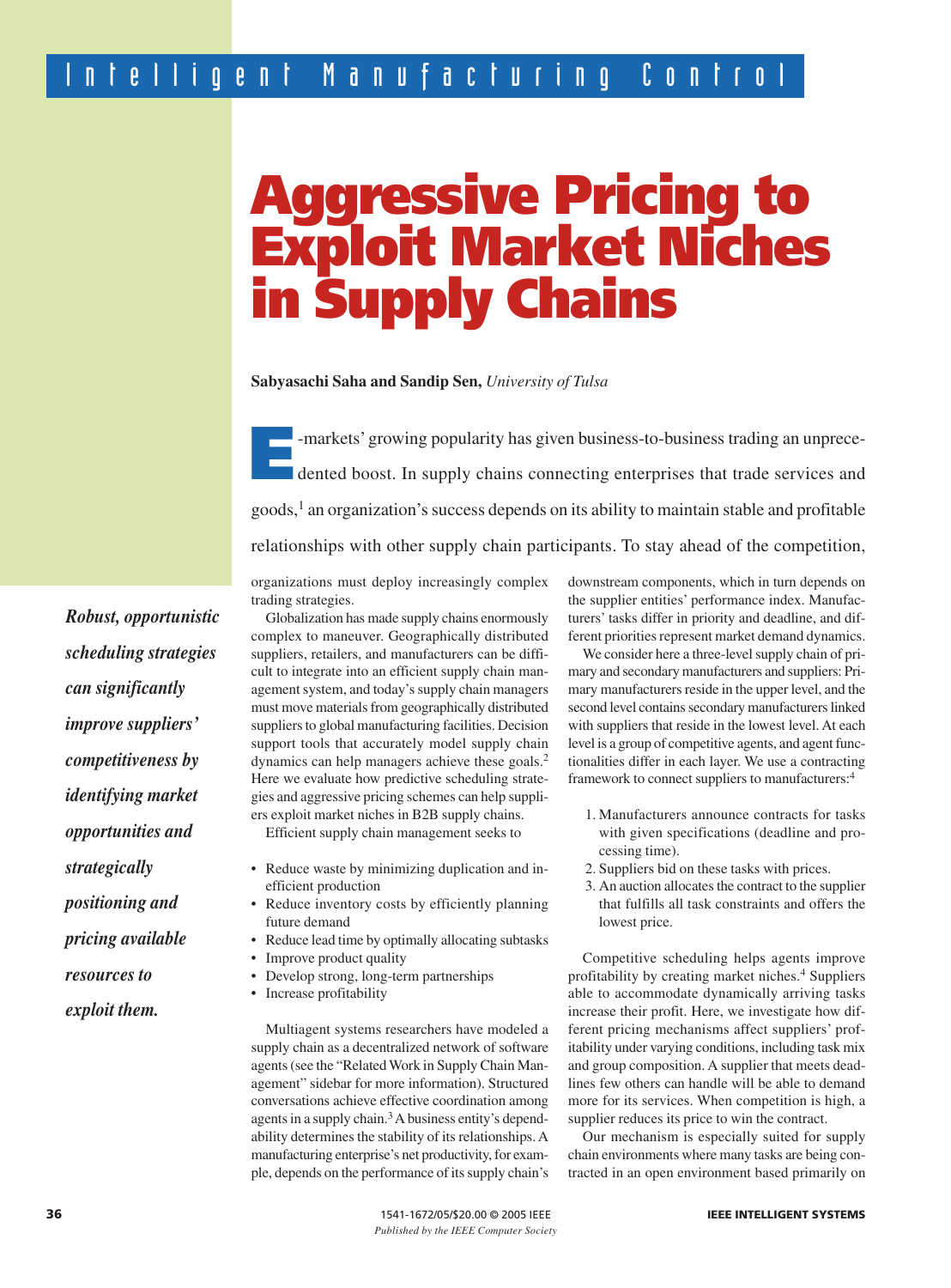## Related Work in Supply Chain Management

The problem of supply chain management has recently drawn the attention of multiagent systems (MAS) researchers. In MAS, a supply chain is conceptualized as a group of collaborative autonomous software agents.<sup>1</sup> It's argued that managers can better coordinate and schedule processes by distributing the organization-wide business management system to autonomous problem-solving agents. This approach works better for geographically distributed organizations that can't manually control trading. Christopher Beck and Mark Fox have investigated supply chain coordination using partial constraint satisfaction by mediating agents.<sup>2</sup> Ye Chen and colleagues have proposed negotiation-based supply chain management, where the negotiating software agents establish a virtual supply chain when an order arrives.<sup>3</sup> M<sub>ASCOT</sub> uses the blackboard architecture, a proven methodology for integrating multiple knowledge sources for problem solving, to implement a mixed-initiative agent-based architecture for supply chain planning and scheduling.<sup>4</sup>

Jayashankar Swaminathan and colleagues proposed a framework for efficient supply-chain formation.<sup>5</sup> Olivier Labarthe and colleagues presented a heterogeneous agent-based simulation to model supply chains.<sup>6</sup> MAS research has emphasized the emergence of the optimal supply chain configuration. William Walsh and colleagues demonstrated optimal dynamic task allocation in a supply chain using combinatorial auction.<sup>7</sup> Given a task composed of a group of subtasks, they showed the dynamic formation of the supply chain that produces maximum profit.

In 2003, the Trading Agent Competition (www.sics.se/tac) introduced the TAC SCM game to simulate the challenges of supporting dynamic supply chain practices. In this framework, which uses stochastic task generation, customers require computers with varying configurations. The agents bid for customers' contracts and also contract with different suppliers for raw materials. An agent manufactures the computers in its own factory when it has the required raw materials and then

delivers the order to the customer. The agent's challenge is to design efficient strategies for factory scheduling, contracting with suppliers, competitive and profitable bidding to customers, inventory cost reduction, and reducing penalties for late delivery or order cancellation.

#### **References**

- 1. N.R. Jennings et al., "Autonomous Agents for Business Process Management," *Int'l J. Applied Artificial Intelligence*, vol. 14, no. 2, 2000, pp. 145–189.
- 2. J.C. Beck and M.S. Fox, "Supply Chain Coordination via Mediated Constraint Relaxation," *Proc. 1st Canadian Workshop Distributed Artificial Intelligence*, 1994; www.eil.utoronto.ca/iscm/papers/ beckfox-cwdai94.pdf.
- 3. Y. Chen et al., "A Negotiation-Based Multi-Agent System for Supply Chain Management," *Proc. 3rd Conf. Autonomous Agents, Workshop on Agent-Based Decision Support for Managing the Internet-Enabled Supply Chain*, ACM Press, 1999, pp. 15–20.
- 4. N. Sadeh et al., "MASCOT: An Agent-Based Architecture for Coordinated Mixed-Initiative Supply Chain Planning and Scheduling," *Proc. 3rd Conf. Autonomous Agents, Workshop on Agent-Based Decision Support for Managing the Internet-Enabled Supply Chain*, ACM Press, 1999, pp. 133–138.
- 5. J.M. Swaminathan, S.F. Smith, and N.M. Sadeh, "Modeling Supply Chain Dynamics: A Multiagent Approach," *Decision Sciences*, vol. 29, no. 3, 1998, pp. 607–632.
- 6. O. Labarthe et al., "A Heterogeneous Multi-Agent Modeling for Distributed Simulation of Supply Chains," *Proc. 1st Int'l Conf. Industrial Applications of Holonic and Multi-Agent Systems* (Holo-MAS 2003), LNCS 2744, Springer-Verlag, 2003, pp. 134–145.
- 7. W.E. Walsh and M.P. Wellman, "Decentralized Supply Chain Formation: A Market Protocol and Competitive Equilibrium Analysis," *J. Artificial Intelligence Research*, vol. 19, 2003, pp. 513–567.

price quotes. In particular, this means that tasks aren't contracted on the basis of longterm relationships between parties. We also assume a steady distribution of task types that lets suppliers form flexible schedules for accommodating highly profitable tasks. For this strategy to create market niches effectively, sufficient opportunities must exist for high-priority tasks to be contracted on short notice. Such short-notice contracting can occur in domains where schedules have to be quickly readjusted because suppliers fail to meet their deadlines or have machine or personnel problems.

#### **Pricing strategies**

Suppliers can use adaptive pricing schemes to exploit market opportunities. A supplier might benefit by hiking prices when it sees less competition for contracts and lowering them as competition increases. But if it doesn't have current information about competitors, such

schemes could backfire. Although a supplier might benefit by aggressively exploiting sleeping market opportunities in the short term, it should take a more conservative approach in the face of competition.

We've defined three supplier pricing strategies. In all three, the supplier increases the bid price when it's winning contracts continuously. But a supplier can't bid more than the secondary manufacturer's reserve price. Suppose a supplier *s* gets invited to bid for a task *t* by a secondary manufacturer *m*, whose reservation price is  $R_m$ . The task length is  $l(t)$ , and the deadline *dl*(*t*) determines priority  $P(t)$ . We assume that a task with an immediate deadline is considered high priority (priority 1) and a task with a normal deadline is of ordinary priority (priority 0).

In a *linear strategy*, if the supplier won a previous contract for this type of task *t*, it will increase its bid by a constant  $\alpha$  from its pre-

vious bid, provided the new bid won't exceed the reserve price of the secondary manufacturer it's bidding to. Here, for a fair comparison, we've used the same  $\alpha$  for all suppliers. Similarly, if the supplier loses its previous contract for a similar task, it will reduce its bid by  $\alpha$  from its previous bid, provided the bid isn't less than its own reserve price *Rs*. So, if the supplier bid *b* for the previous contract of the same length and priority as that of task *t*, then for task *t* it will bid

$$
bid = \begin{cases} \min(b + \alpha, R_m) \text{ if it won last contract} \\ \max(b - \alpha, R_s) \text{ if it lost last contract} \end{cases}
$$
 (1)

A *defensive strategy* uses a more cautious calculation to increase (or decrease) the supplier's previous bid when it's winning (or losing) contracts. If the supplier won *k* contracts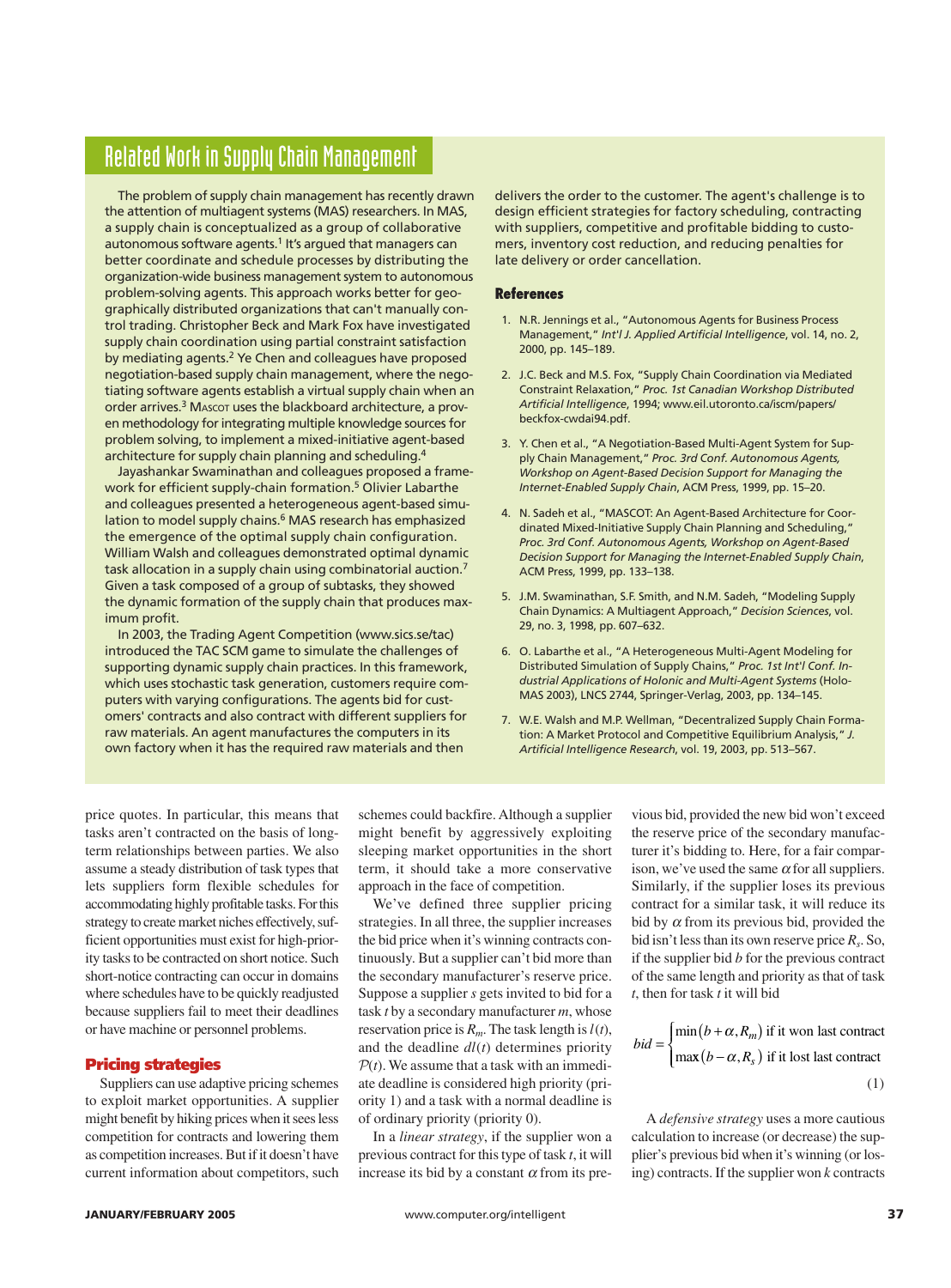in a row for similar tasks, it will increase its bid by

$$
incr = \begin{cases} \alpha - (k \times \delta) & \text{if } \alpha > k \times \delta \\ 0 & \text{otherwise} \end{cases}
$$

provided the increased bid won't exceed the secondary manufacturer's reserve price. Here,  $\delta$  is another constant parameter. This supplier will decrease its bid by the same amount—that is, *incr*—from its previous bid if it loses *k* contracts in a row for similar tasks, provided the decreased bid isn't less than its own reserve price. If the supplier's last bid for the same task type was *b*, we find the new bid from Equation 1 using  $\alpha - (k \times \delta)$ instead of  $\alpha$ .

A supplier following an *impatient strategy* increases or decreases its bid sharply after winning or losing contracts, respectively. If the supplier won *k* contracts in a row for similar tasks, it increases its bid from the previous bid by  $\alpha + (k \times \delta)$ , provided the new bid doesn't exceed the secondary manufacturer's reserve price. Similarly, if the supplier loses *k* contracts in a row, it decreases its bid by  $\alpha + (k \times \delta)$ , provided it won't be less than its own reserve price. If its last bid was *b*, we find the new bid from Equation 1 using  $\alpha + (k \times \delta)$  instead of  $\alpha$ .

We assume that, at the simulation's outset, each supplier has the same bid for a particular task type.

#### **Scheduling strategies**

Suppliers can use pricing schemes to exploit market niches if the arriving task mix presents such opportunities and if suppliers can create a flexible local schedule to accommodate profitable tasks. Smart, predictive scheduling and bidding decisions are key factors to producing market niche opportunities. Here we evaluate four scheduling strategies for suppliers. The goal is to allocate a task *t* of length  $l(t)$  and deadline  $dl(t)$ , but each strategy has distinct motivations:

- The *first-fit*strategy searches forward from the current time and assigns *t* to the first empty interval of length *l*(*t*) on the calendar. This produces a compact, front-loaded schedule.
- The *best-fit* strategy searches the entire feasible part of the schedule (between the current time and deadline *dl*(*t*)) and assigns *t* to an interval with minimal empty slots around it. This strategy produces clumped schedules, but the clumps need

not be at the front of the schedule.

- The *worst-fit* strategy searches the entire feasible part of the schedule (between the current time and deadline *dl*(*t*)) and assigns *t* to an interval with maximum empty slots around it. This produces an evenly loaded schedule.
- Agents using the *expected utility-based* (EU) strategy, described in the next section, use knowledge of periodic patterns in the task arrival distribution to decide whether to bid on a new task. The first three strategies listed schedule tasks "greedily"—they bid for a task whenever they can schedule it. But a supplier might want to refrain from bidding, keeping the option open to bid for a more profitable task later. If the task arrival pattern isn't known a priori, the

Three strategies schedule tasks "greedily"—they bid for a task whenever they can schedule it. But a supplier might want to refrain from bidding, keeping the option open to bid for a more profitable task later.

agent can learn it provided the pattern doesn't change drastically in a short time. Such opportunistic scheduling carries the risk that some production slots remain unused if the expected high-profit tasks never materialize. An agent using this algorithm bids for a task if its expected utility is positive. The task has a negative EU, and the agent won't bid on it if the agent's expectation that it can make more profit later overpowers the risk of not bidding now.

#### **Utility of task scheduling**

For each arriving task  $t \in \Upsilon$ , where  $\Upsilon$  is the set of all tasks, the utility for the taskscheduling agent is given by the function  $u(l(t), \mathcal{P}(t))$ , where  $l(t)$  is the task's length and  $P(t)$  is its priority. Let  $\epsilon s d(t)$  and  $dl(t)$  be the earliest start date and the deadline for processing the task, respectively. An agent calculates the number of empty slots, *fs*(*d*), for each day  $d \in D$ , where *D* is the set of all days on calendar *C* between and including *est*(*t*)

and *dl*(*t*). For each of these days, the agent generates two sets of task combinations,  $\mathcal{T}_{fs(d)}^k$  and  $\mathcal{T}_{fs(d)-l(t)}^k$ , where

$$
\mathcal{T}_{\beta}^{k} = \left\{ T | T \subset \Upsilon, \ \beta = \sum_{t \in T} l(t), \right. \\
\mathcal{P}(t) > k \forall t \in T \right\}
$$

is the set of all task combinations in which the length of the tasks in each combination adds up to  $\beta$  and each task has a priority higher than *k*. We compare the utility of scheduling this task now and scheduling the remaining slots later with all possible ways of scheduling the currently empty slots. We choose to schedule the task now if the corresponding utility dominates all other ways of filling up the empty slots without scheduling the current task.

Let  $n_{i,j}^T$  be the number of tasks in *T* of length *i* and priority *j*.  $Pr(i, n_{i,j}^T, d, H)$  is the probability that at least  $n_{i,j}^T$  number of tasks of length *i* and priority *j* will arrive later on day  $d$ , where  $H$  is the history of tasks that have already arrived. Given the task distribution, we calculate the probabilities  $Pr(i, n_{i,j}^T, d, H)$ using the multinomial cumulative probability function.

The expected utility of scheduling the current task  $t$  on day  $d$  on calendar  $C$  given the history of task arrivals  $H$  is

 $EU(t, d, H, C) = u(l(t), P(t)) + den(C, est(t))$  $\times (AU(t, d, H, fs(d) - l(t)))$  $-AU(t, d, H, fs(d))),$ 

where

$$
\begin{aligned} & AU(t,\,d,\,\mathcal{H},\,h)\!=\!\frac{1}{\left|\mathbf{T}^{\mathcal{P}(t)}_h\right|}\times \\ & \sum_{T\in T^{\mathcal{P}(t)}_h}\sum_{k>\mathcal{P}(t)}\sum_{i=1}^{l_\text{max}}Pr(i,\,n_{i,k}^T,\,d,\,\mathcal{H})n_{i,k}^Tu(i,k) \end{aligned}
$$

is the average expected utility of scheduling *h* hours on day *d* with tasks of higher priority than task *t* given the history of task arrivals  $H. l_{\text{max}}$  is a task's maximum possible length, and the function *den* returns the calendar's density (the percentage of scheduled slots) up to a given date (to facilitate scheduling, we use  $den(\mathcal{C}, 0) = 1$ .

For a given calendar day, the EU expression adds the sum of the current task's utility to the difference of the average utility of all possible ways to fill the calendar with higher-priority tasks with or without the current task being scheduled. We schedule the task if it's positive for at least one of the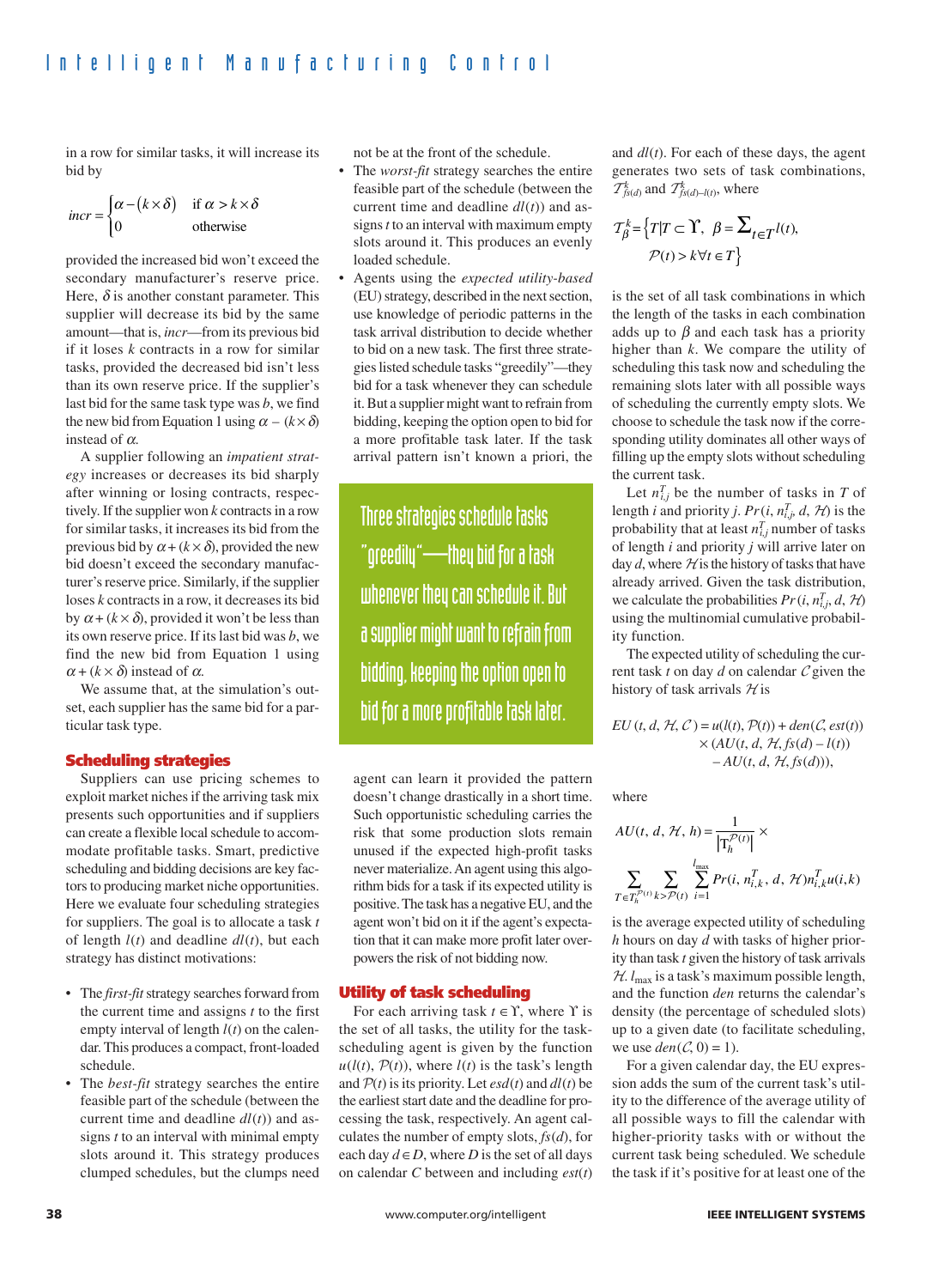days considered and the day chosen provides the maximum expected utility—that is, arg  $\max_{d \in D} EU(t, d, H, C)$ .

#### **Experimental framework**

We designed our simulations to evaluate the different pricing schemes' relative effectiveness under varying environmental conditions. In particular, we expect to identify when smart scheduling strategies produce market niches that let suppliers use aggressive pricing to exploit such opportunities.

In our simulations, each period consists of a five-day work week, each day having six slots. We vary the arrival rate of different task types and vary the percentage of priority tasks over different simulations. Each task is generated and allocated to a manufacturer depending on whether the manufacturer can accomplish the task using one of its suppliers. A manufacturer selects one supplier over another using a first-price sealed-bid auction protocol.

We used a three-level supply chain for our simulations (see Figure 1), each level being populated by one or more enterprises having similar functional capabilities. There is one main manufacturer in level one, six secondary manufacturers in level two, and 12 suppliers at level three. We assume a whole task *T* to be a combination of parts—that is,  $T = L_m + L_{sm} + L_{su}$ , where  $L_m$ ,  $L_{sm}$ , and  $L_{su}$  are the main manufacturer's, secondary manufacturers', and suppliers'tasks, respectively. The main manufacturer contracts part of each task it must complete to a secondary manufacturer, which in turn contracts part of each task it wins to a supplier in some subset of all suppliers. We call this subset the secondary manufacturer's*supplier window*. Our experiments use enough secondary manufacturers and suppliers that each supplier can receive contracts from exactly two different secondary manufacturers.

A task assigned to the main manufacturer has two properties:

- *Priority* has a value of either 0 (ordinary) or 1 (high). High-priority tasks have a one-day deadline, and low-priority tasks have a one-week deadline.
- *Length* refers to how many time units (slots) the task requires for completion.

A task must be scheduled in consecutive slots on the same day. Higher-priority tasks are more profitable.

In our simulation, tasks are generated stochastically, and we vary the task distribution to verify the different algorithms' robustness. In one scenario, most tasks arrive early in the week, primarily low-priority with a deadline of one week, with fewer highpriority, short-deadline tasks generated later in the week (see Table 1). Another task distribution type generates tasks of different lengths and arrival dates with equal probability. Table 1 presents the probability of generating high-priority and low-priority tasks of varying length on each day of the week.

Suppliers can use one of the three pricing strategies and one of the four scheduling algorithms described earlier. Our simulation doesn't permit preemptive scheduling, which would preclude using leveled commitment protocols.5 So, a supplier can't undo its commitment to a contract to serve another contract. All suppliers use the same initial bid price: this value equals the task's length for an ordinary task and is twice the task's length for a high-priority task. Subsequently, on the basis of their win/loss record for past contracts, suppliers adjust their bids using one of the price adjustment schemes discussed earlier. Suppliers can bid for that task only if their current schedules can accommodate a task announced by a secondary manufacturer and they are within that manufacturer's supplier window. The supplier with the minimum bid price wins the contract. When a supplier wins a bid, it increases its *wealth* by an amount equal to its bid price. Initially, all suppliers have zero wealth.



**Figure 1. The supply chain structure used in the market simulations.**

#### **Experimental results**

We also investigated the effectiveness of different pricing strategies. To describe our results, we represent first-fit, best-fit, worstfit, and expected utility-based scheduling algorithms using FF, BF, WF, and EU, respectively. We refer to suppliers' different pricing strategies—linear, defensive, and impatient—as LIN, DEF, and IMPT, respectively. If a supplier uses scheduling strategy X and pricing strategy Y, we call that supplier X\_Y. For example, we refer to a supplier using the EU scheduling algorithm and the LIN pricing strategy as EU\_LIN.

The first experiment evaluates the linear pricing strategy's relative merits in exploiting market niches created by the different scheduling strategies. We use 12 suppliers, three each of FF\_LIN, BF\_LIN, WF\_LIN, and EU\_LIN, and generate 200 tasks per week. Figure 2 shows the average wealth these strategies generate on different days of the week. We assume that after one agent is assigned a task, it will complete it successfully, so it generates the wealth whenever the task is assigned. Initially, FF, BF, and WF suppliers generate more wealth by winning more contracts, while the EU strategy passes over some of these tasks. On the fourth and fifth

#### **Table 1. Probabilities of generating tasks.**

|                              | <b>Monday</b>           |                 | <b>Tuesday</b>   |                 | Wednesday               |                 | <b>Thursday</b>  |                 | <b>Friday</b>    |                 |
|------------------------------|-------------------------|-----------------|------------------|-----------------|-------------------------|-----------------|------------------|-----------------|------------------|-----------------|
| <b>Task length</b><br>(days) | <b>High</b><br>priority | Low<br>priority | High<br>priority | Low<br>priority | <b>High</b><br>priority | Low<br>priority | High<br>priority | Low<br>priority | High<br>priority | Low<br>priority |
|                              | .001                    | .14             | .005             | .005            | .002                    | .010            | .03              | .01             | .04              | .01             |
| C                            | .001                    | .14             | .005             | .005            | .002                    | .010            | .03              | .01             | .04              | .01             |
| 3                            | .001                    | .15             | .005             | .005            | .001                    | .005            | .02              | .02             | .03              | .01             |
| 4                            | .001                    | .15             | .005             | .005            | .001                    | .005            | .02              | .02             | .03              | .01             |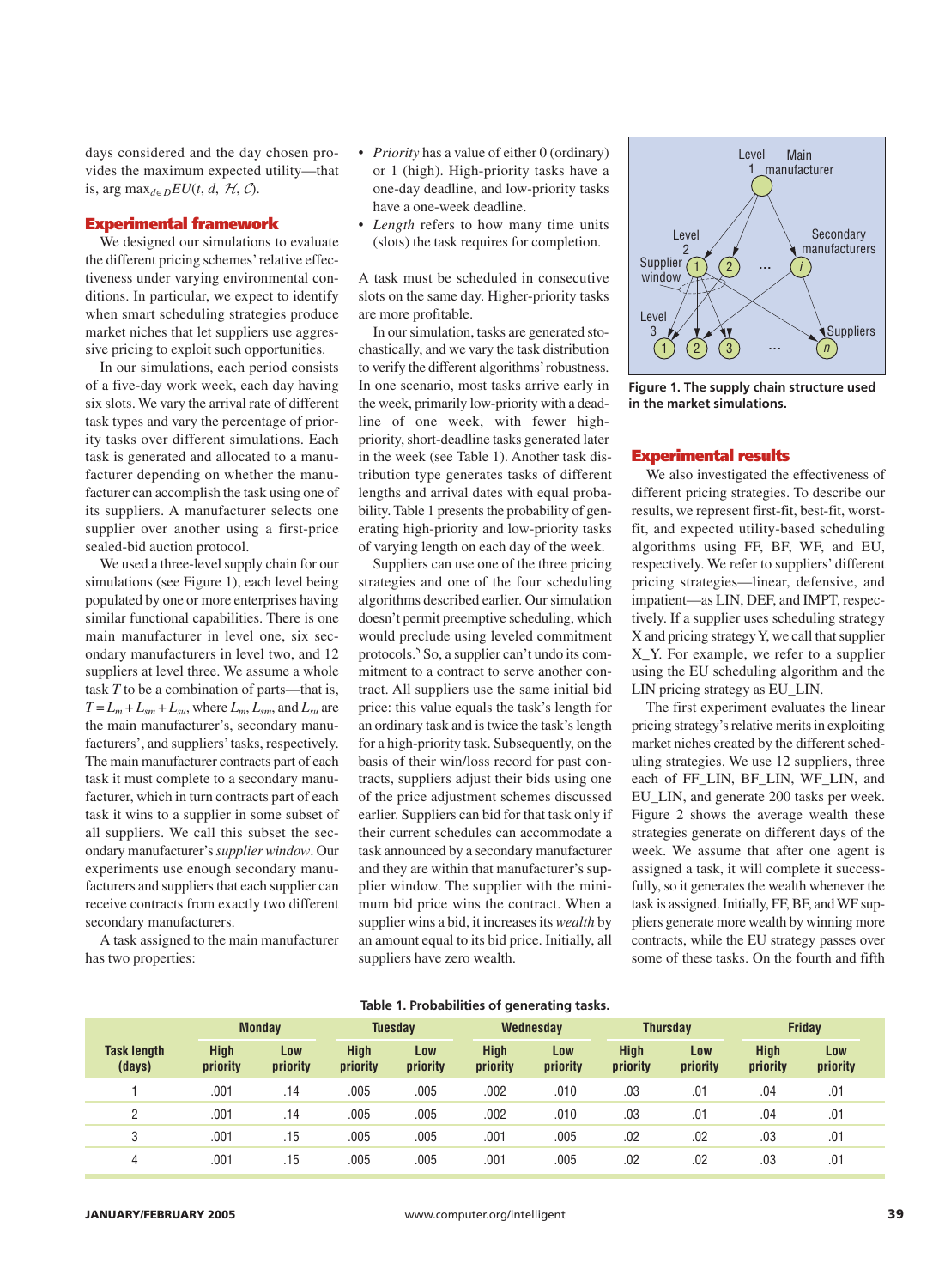

**Figure 2. Average wealth earned by different supplier types using linear pricing and when three suppliers use each of four scheduling strategies.**

days, EU accommodates more tasks, especially higher-priority ones, thus accumulating more wealth than the other supplier types. In Figure 2, we see that responsive scheduling lets EU suppliers create a market niche and win profitable contracts with less competition.

To follow up on this observation, we investigated whether the EU suppliers could further exploit the new market niche using a more aggressive pricing scheme. The second experiment, therefore, replaces three EU\_LIN suppliers with three EU\_IMPT suppliers but otherwise resembles the first one. Figure 3 shows the average wealth these different agents generated. As before, EU-based scheduling creates the market niche and accommodates the high-priority tasks in the last two days of the week. More importantly, EU\_IMPT creates more wealth compared to EU\_LIN in the last experiment. As suppliers win more contracts in the last two days, they further increase their bids to more aggressively exploit the market niche in the absence of competition.

To evaluate less aggressive pricing schemes in this context, the third experiment replaces the EU\_IMPT suppliers with three EU\_DEF suppliers, keeping the rest of the population unchanged. We find that EU suppliers still generate more wealth than those using other scheduling strategies, but the defensive or cautious pricing strategy extracts less wealth than the EU\_IMPT agents do given the same market niche (see Figure 4).



**Figure 3. Average wealth earned by different supplier types using linear or impatient pricing and when three suppliers use each of four scheduling strategies.**

So, the EU suppliers generate maximum wealth using impatient pricing, because this strategy takes full advantage of the opportunity to bid very high when little or no competition exists—that is, few agents can meet the scheduling requirements for the highpriority tasks generated in the last two days of the week. Therefore, if the scheduling strategy distribution is somewhat even and high-priority tasks come in bursts with imminent deadlines, aggressive pricing schemes similar to the impatient strategy used here can significantly increase wealth for predictive schedulers.

Next, we evaluate whether the impatient pricing strategy would benefit suppliers using the FF, BF, and WF scheduling strategies as well. Figure 5 compares the results of two experiments, both with 12 suppliers, three for each scheduling algorithm. In one, FF, BF, and WF suppliers follow the IMPT pricing strategy and EU suppliers use LIN pricing. In the other, all suppliers use LIN pricing. We find that FF, BF, and WF suppliers perform better when they use IMPT pricing. With uniform scheduling strategy distributions, then, all suppliers can benefit from aggressive pricing as market niches of differing size and wealth are produced for all scheduling strategies.

Next, we evaluate the pricing schemes' relative performance when all suppliers use the EU scheduling strategy. We again use 12 sup-



**Figure 4. Average wealth earned by different supplier types using linear or defensive pricing and when three suppliers use each of four scheduling strategies.**

pliers, four each using LIN, IMPT, and DEF pricing strategies, and reduce the tasks to 100 per week. Figure 6 shows that the IMPT supplier perform best, followed by LIN and then DEF. The impatient strategy performs well here for somewhat opposite reasons than in the previous experiments. Because all suppliers are opting for similar high-priority jobs, competition is high and more suppliers fail to win contracts. IMPT suppliers lower their bids sharply and win more auctions by underbidding suppliers with other pricing strategies. So, aggressive pricing can dominate even when all suppliers use the same scheduling strategy.

Is aggressive pricing preferable when everyone uses it? We ran three experiments, in each case keeping only suppliers following the EU scheduling strategy. So, we ran three experiments with 12 suppliers using EU\_LIN, EU\_DEF, or EU\_IMPT schemes, respectively. Figure 7 shows that in this case suppliers with defensive pricing generate maximum wealth while suppliers with impatient pricing perform the worst. Without clear market niches, impatient suppliers get into a downward spiral of price wars, significantly eroding everyone's profitability. Defensive agents reduce their bids less aggressively when they lose contracts, and this more patient attitude rakes in more profit in the long run. In essence this is the opposite scenario of more wealth generated by aggressive pricing in the pres-